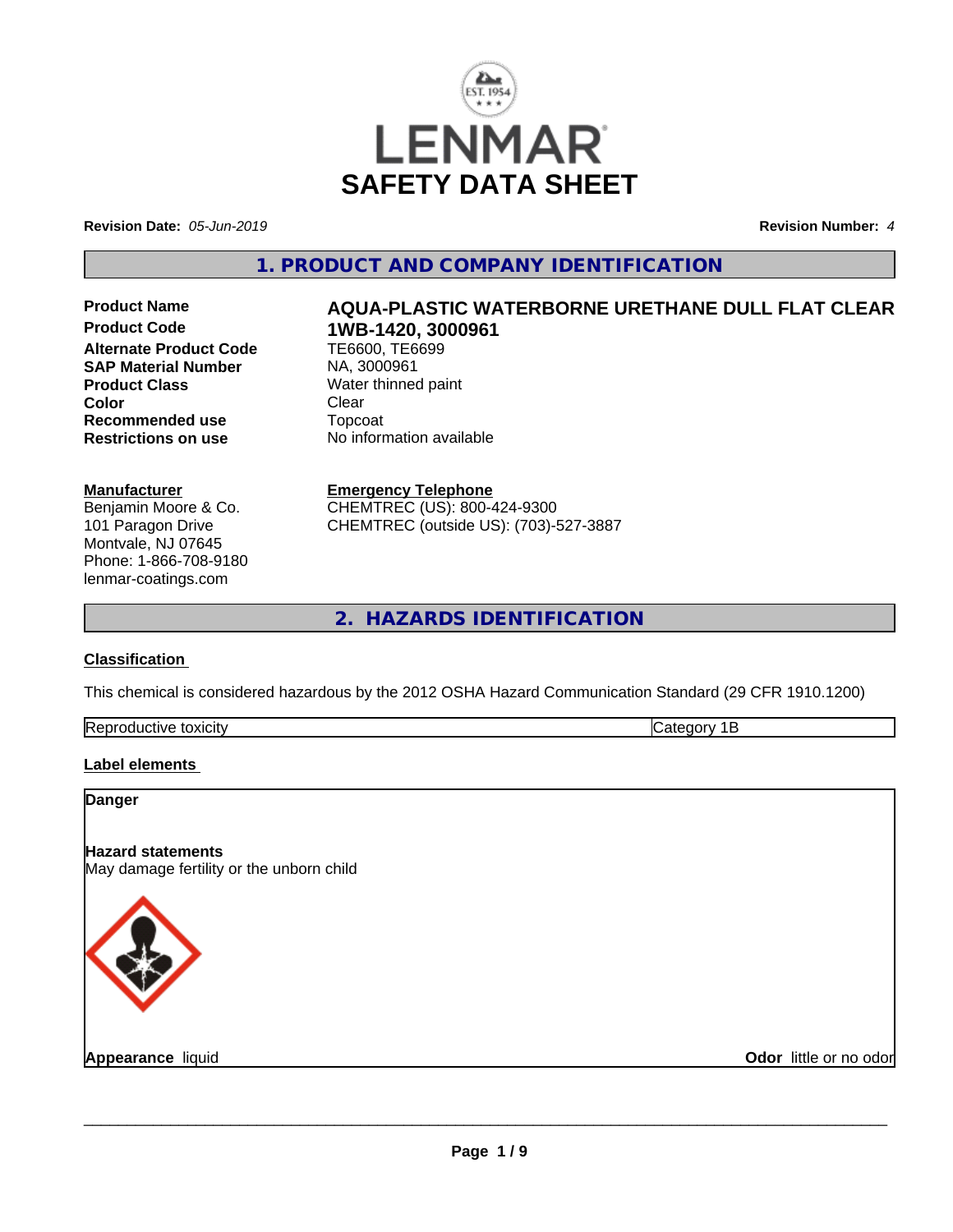#### **Precautionary Statements - Prevention**

Obtain special instructions before use Do not handle until all safety precautions have been read and understood Use personal protective equipment as required

#### **Precautionary Statements - Response**

IF exposed or concerned: Get medical advice/attention

#### **Precautionary Statements - Storage**

Store locked up

#### **Precautionary Statements - Disposal**

Dispose of contents/container to an approved waste disposal plant

#### **Hazards not otherwise classified (HNOC)**

Not applicable

#### **Other information**

No information available

# **3. COMPOSITION INFORMATION ON COMPONENTS**

\_\_\_\_\_\_\_\_\_\_\_\_\_\_\_\_\_\_\_\_\_\_\_\_\_\_\_\_\_\_\_\_\_\_\_\_\_\_\_\_\_\_\_\_\_\_\_\_\_\_\_\_\_\_\_\_\_\_\_\_\_\_\_\_\_\_\_\_\_\_\_\_\_\_\_\_\_\_\_\_\_\_\_\_\_\_\_\_\_\_\_\_\_

| <b>Chemical name</b>                                                         | <b>CAS No.</b> | Weight-%    |
|------------------------------------------------------------------------------|----------------|-------------|
| Propanoic acid, 2-methyl-, monoester with<br>2,2,4-trimethyl-1,3-pentanediol | 25265-77-4     | 1 - 5       |
| Diethylene glycol monomethyl ether                                           | 111-77-3       | - 5         |
| Propylene glycol                                                             | 57-55-6        | - 5         |
| 1-Methyl-2-pyrrolidinone                                                     | 872-50-4       | - 5         |
| Dibutyl phthalate                                                            | 84-74-2        | $0.5 - 1$   |
| Ammonia                                                                      | 7664-41-7      | $0.1 - 0.5$ |

# **4. FIRST AID MEASURES**

| <b>General Advice</b>                            | No hazards which require special first aid measures.                                                     |
|--------------------------------------------------|----------------------------------------------------------------------------------------------------------|
| <b>Eye Contact</b>                               | Rinse thoroughly with plenty of water for at least 15 minutes and consult a<br>physician.                |
| <b>Skin Contact</b>                              | Wash off immediately with soap and plenty of water while removing all<br>contaminated clothes and shoes. |
| <b>Inhalation</b>                                | Move to fresh air. If symptoms persist, call a physician.                                                |
| Ingestion                                        | Clean mouth with water and afterwards drink plenty of water. Consult a physician<br>if necessary.        |
| <b>Most Important</b><br><b>Symptoms/Effects</b> | None known.                                                                                              |
| <b>Notes To Physician</b>                        | Treat symptomatically.                                                                                   |
|                                                  |                                                                                                          |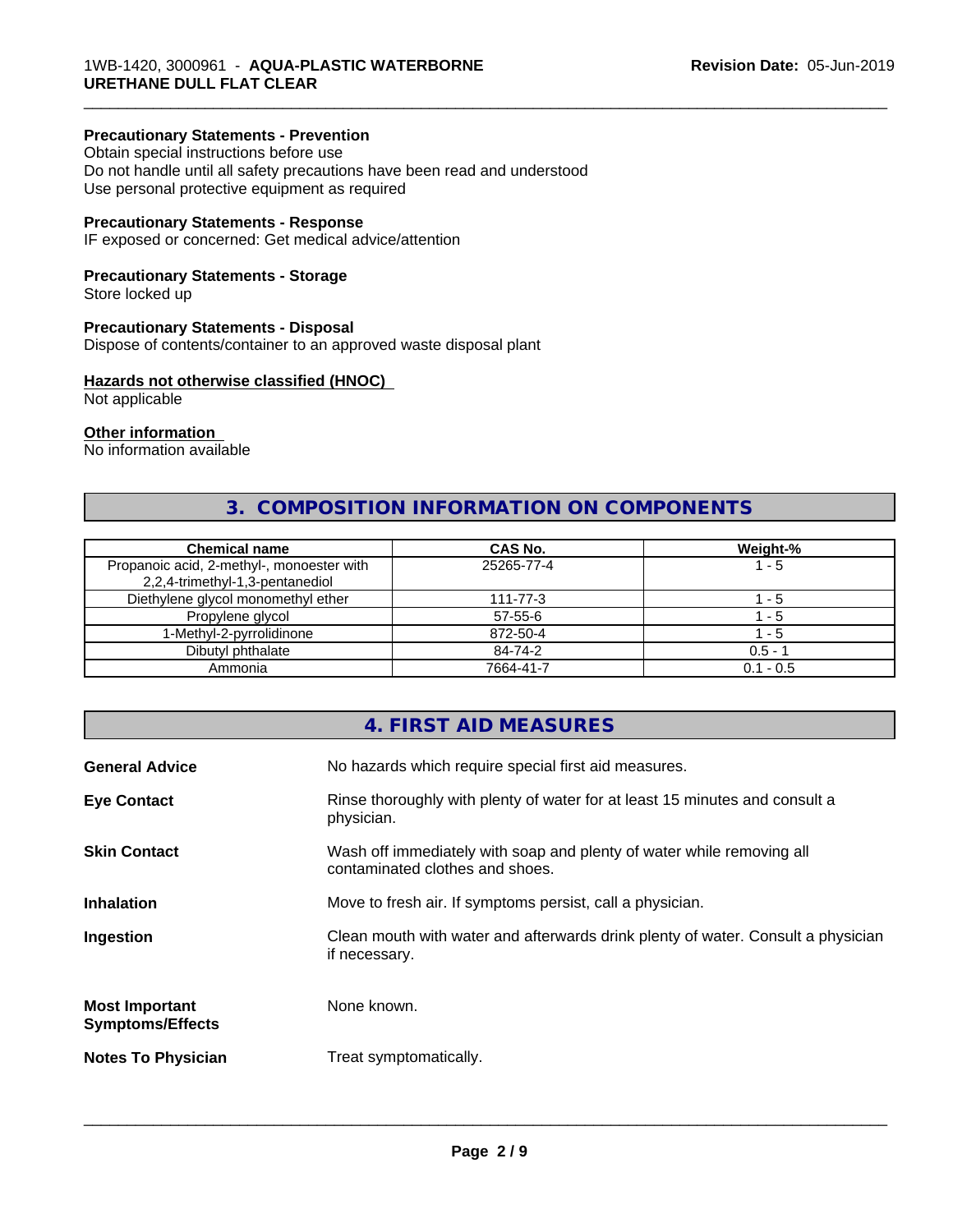# **5. FIRE-FIGHTING MEASURES**

\_\_\_\_\_\_\_\_\_\_\_\_\_\_\_\_\_\_\_\_\_\_\_\_\_\_\_\_\_\_\_\_\_\_\_\_\_\_\_\_\_\_\_\_\_\_\_\_\_\_\_\_\_\_\_\_\_\_\_\_\_\_\_\_\_\_\_\_\_\_\_\_\_\_\_\_\_\_\_\_\_\_\_\_\_\_\_\_\_\_\_\_\_

| <b>Suitable Extinguishing Media</b>                                              | Use extinguishing measures that are appropriate to local<br>circumstances and the surrounding environment.                                                                                                           |  |
|----------------------------------------------------------------------------------|----------------------------------------------------------------------------------------------------------------------------------------------------------------------------------------------------------------------|--|
| Protective equipment and precautions for firefighters                            | As in any fire, wear self-contained breathing apparatus<br>pressure-demand, MSHA/NIOSH (approved or equivalent)<br>and full protective gear.<br>Closed containers may rupture if exposed to fire or<br>extreme heat. |  |
| <b>Specific Hazards Arising From The Chemical</b>                                |                                                                                                                                                                                                                      |  |
| <b>Sensitivity to mechanical impact</b>                                          | No.                                                                                                                                                                                                                  |  |
| Sensitivity to static discharge                                                  | No.                                                                                                                                                                                                                  |  |
| <b>Flash Point Data</b><br>Flash point (°F)<br>Flash Point (°C)<br><b>Method</b> | Not applicable<br>Not applicable<br>Not applicable                                                                                                                                                                   |  |
| <b>Flammability Limits In Air</b>                                                |                                                                                                                                                                                                                      |  |
| Lower flammability limit:<br><b>Upper flammability limit:</b>                    | Not applicable<br>Not applicable                                                                                                                                                                                     |  |
| <b>NFPA</b><br>Flammability: 0<br>Health: 2                                      | <b>Instability: 0</b><br><b>Special: Not Applicable</b>                                                                                                                                                              |  |
| <b>NFPA Legend</b>                                                               |                                                                                                                                                                                                                      |  |

- 0 Not Hazardous
- 1 Slightly
- 2 Moderate
- 3 High
- 4 Severe

*The ratings assigned are only suggested ratings, the contractor/employer has ultimate responsibilities for NFPA ratings where this system is used.*

*Additional information regarding the NFPA rating system is available from the National Fire Protection Agency (NFPA) at www.nfpa.org.*

# **6. ACCIDENTAL RELEASE MEASURES**

| <b>Personal Precautions</b>      | Avoid contact with skin, eyes and clothing. Ensure adequate ventilation.                             |
|----------------------------------|------------------------------------------------------------------------------------------------------|
| <b>Other Information</b>         | Prevent further leakage or spillage if safe to do so.                                                |
| <b>Environmental precautions</b> | See Section 12 for additional Ecological Information.                                                |
| <b>Methods for Cleaning Up</b>   | Soak up with inert absorbent material. Sweep up and shovel into suitable<br>containers for disposal. |
|                                  |                                                                                                      |

**7. HANDLING AND STORAGE**

Handling **Handling** Avoid contact with skin, eyes and clothing. Avoid breathing vapors, spray mists or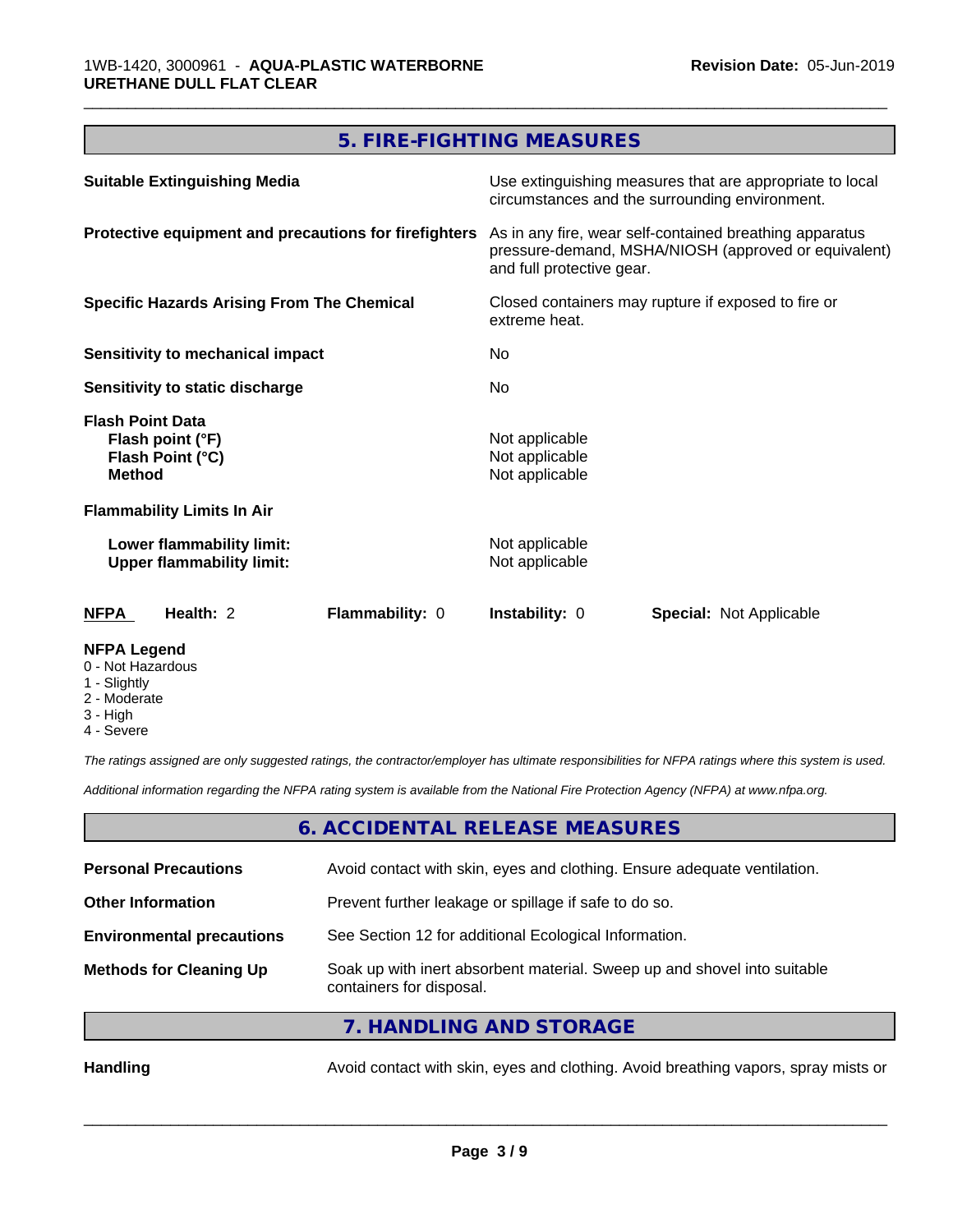sanding dust. In case of insufficient ventilation, wear suitable respiratory equipment.

\_\_\_\_\_\_\_\_\_\_\_\_\_\_\_\_\_\_\_\_\_\_\_\_\_\_\_\_\_\_\_\_\_\_\_\_\_\_\_\_\_\_\_\_\_\_\_\_\_\_\_\_\_\_\_\_\_\_\_\_\_\_\_\_\_\_\_\_\_\_\_\_\_\_\_\_\_\_\_\_\_\_\_\_\_\_\_\_\_\_\_\_\_

#### **Storage** Keep container tightly closed. Keep out of the reach of children.

**Incompatible Materials** No information available

### **8. EXPOSURE CONTROLS/PERSONAL PROTECTION**

#### **Exposure Limits**

| <b>Chemical name</b> | <b>ACGIH TLV</b>                      | <b>OSHA PEL</b>                   |
|----------------------|---------------------------------------|-----------------------------------|
| Dibutyl phthalate    | <b>TWA</b><br>5 mg/m <sup>3</sup> - 1 | TWA<br>$5 \text{ ma/m}^3$ -       |
| Ammonia              | 25 ppm - TWA                          | 50 ppm - TWA                      |
|                      | 35 ppm - STEL                         | TWA<br>35 mg/m <sup>3</sup> - $1$ |

#### **Legend**

ACGIH - American Conference of Governmental Industrial Hygienists Exposure Limits OSHA - Occupational Safety & Health Administration Exposure Limits N/E - Not Established

#### **Engineering Measures** Ensure adequate ventilation, especially in confined areas.

| <b>Personal Protective Equipment</b> |  |
|--------------------------------------|--|
|                                      |  |

| <b>Eye/Face Protection</b>    | Safety glasses with side-shields.                                        |
|-------------------------------|--------------------------------------------------------------------------|
| <b>Skin Protection</b>        | Protective gloves and impervious clothing.                               |
| <b>Respiratory Protection</b> | In case of insufficient ventilation wear suitable respiratory equipment. |
| <b>Hygiene Measures</b>       | Avoid contact with skin, eyes and clothing. Remove and wash contaminated |

clothing before re-use. Wash thoroughly after handling.

**9. PHYSICAL AND CHEMICAL PROPERTIES**

| Appearance                 | liquid                   |
|----------------------------|--------------------------|
| Odor                       | little or no odor        |
| <b>Odor Threshold</b>      | No information available |
| Density (Ibs/gal)          | $8.6 - 8.7$              |
| <b>Specific Gravity</b>    | $1.03 - 1.05$            |
| рH                         | No information available |
| <b>Viscosity (cps)</b>     | No information available |
| Solubility(ies)            | No information available |
| <b>Water solubility</b>    | No information available |
| <b>Evaporation Rate</b>    | No information available |
| Vapor pressure             | No information available |
| Vapor density              | No information available |
| Wt. % Solids               | $25 - 35$                |
| Vol. % Solids              | $20 - 30$                |
| Wt. % Volatiles            | $65 - 75$                |
| Vol. % Volatiles           | 70 - 80                  |
| VOC Regulatory Limit (q/L) | < 350                    |
| <b>Boiling Point (°F)</b>  | 212                      |
| <b>Boiling Point (°C)</b>  | 100                      |
| Freezing point (°F)        | 32                       |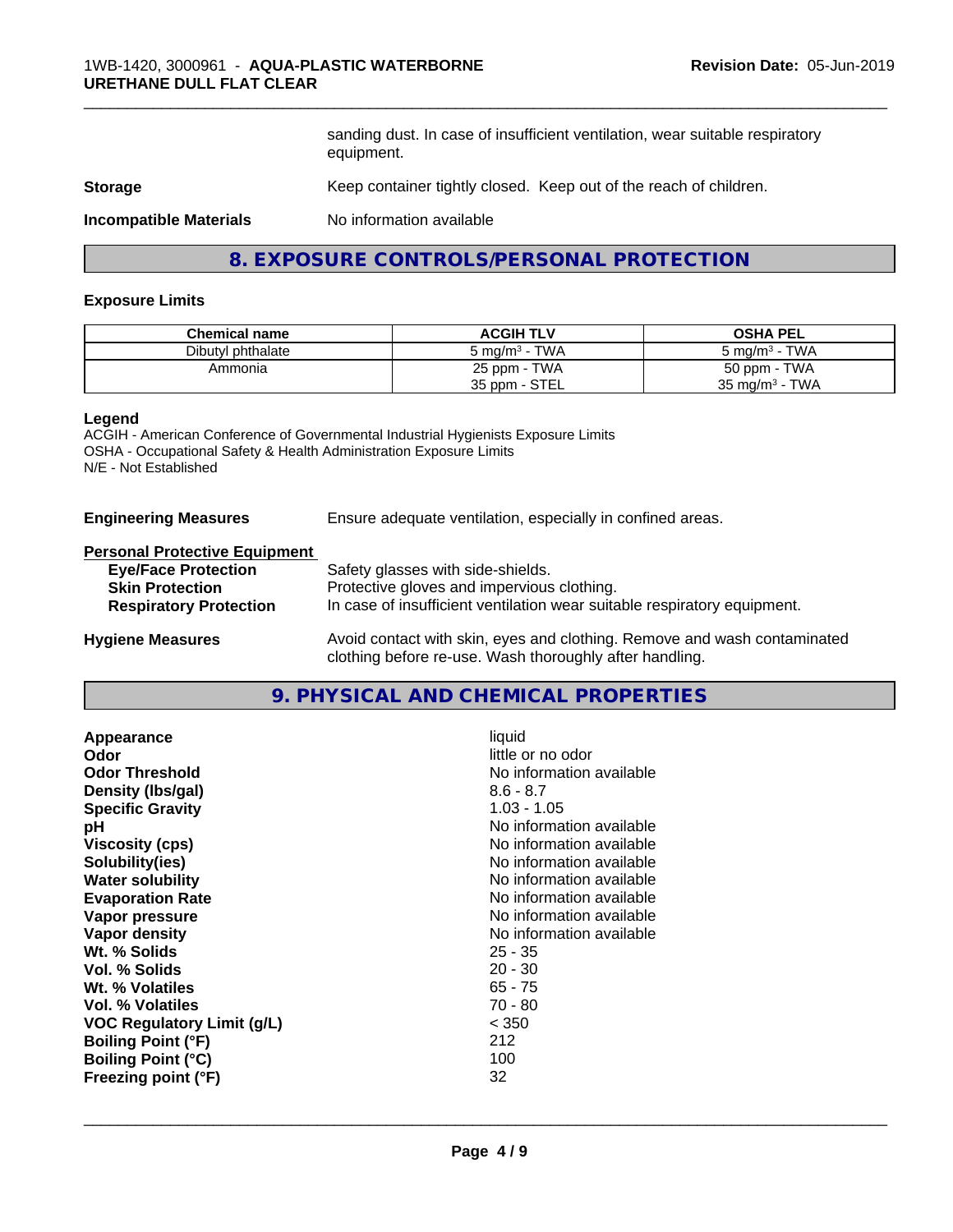#### 1WB-1420, 3000961 - **AQUA-PLASTIC WATERBORNE URETHANE DULL FLAT CLEAR**

| O                        |
|--------------------------|
| Not applicable           |
| Not applicable           |
| Not applicable           |
| Not applicable           |
| Not applicable           |
| Not applicable           |
| No information available |
| No information available |
| No information available |
| No information available |
| No information available |
|                          |

\_\_\_\_\_\_\_\_\_\_\_\_\_\_\_\_\_\_\_\_\_\_\_\_\_\_\_\_\_\_\_\_\_\_\_\_\_\_\_\_\_\_\_\_\_\_\_\_\_\_\_\_\_\_\_\_\_\_\_\_\_\_\_\_\_\_\_\_\_\_\_\_\_\_\_\_\_\_\_\_\_\_\_\_\_\_\_\_\_\_\_\_\_

# **10. STABILITY AND REACTIVITY**

| <b>Reactivity</b>                       | Not Applicable                           |
|-----------------------------------------|------------------------------------------|
| <b>Chemical Stability</b>               | Stable under normal conditions.          |
| <b>Conditions to avoid</b>              | Prevent from freezing.                   |
| <b>Incompatible Materials</b>           | No materials to be especially mentioned. |
| <b>Hazardous Decomposition Products</b> | None under normal use.                   |
| Possibility of hazardous reactions      | None under normal conditions of use.     |

# **11. TOXICOLOGICAL INFORMATION**

| <b>Product Information</b>                                                                   |                                                                                                                                                                                                                                                                                                              |  |
|----------------------------------------------------------------------------------------------|--------------------------------------------------------------------------------------------------------------------------------------------------------------------------------------------------------------------------------------------------------------------------------------------------------------|--|
| Information on likely routes of exposure                                                     |                                                                                                                                                                                                                                                                                                              |  |
| <b>Principal Routes of Exposure</b>                                                          | Eye contact, skin contact and inhalation.                                                                                                                                                                                                                                                                    |  |
| <b>Acute Toxicity</b>                                                                        |                                                                                                                                                                                                                                                                                                              |  |
| <b>Product Information</b>                                                                   | No information available                                                                                                                                                                                                                                                                                     |  |
|                                                                                              | Symptoms related to the physical, chemical and toxicological characteristics                                                                                                                                                                                                                                 |  |
| <b>Symptoms</b>                                                                              | No information available                                                                                                                                                                                                                                                                                     |  |
| Delayed and immediate effects as well as chronic effects from short and long-term exposure   |                                                                                                                                                                                                                                                                                                              |  |
| Eye contact<br><b>Skin contact</b><br><b>Inhalation</b><br>Ingestion<br><b>Sensitization</b> | May cause slight irritation.<br>Substance may cause slight skin irritation. Prolonged or repeated contact may dry<br>skin and cause irritation.<br>May cause irritation of respiratory tract.<br>Ingestion may cause gastrointestinal irritation, nausea, vomiting and diarrhea.<br>No information available |  |
| <b>Neurological Effects</b><br><b>Mutagenic Effects</b>                                      | No information available.<br>No information available.                                                                                                                                                                                                                                                       |  |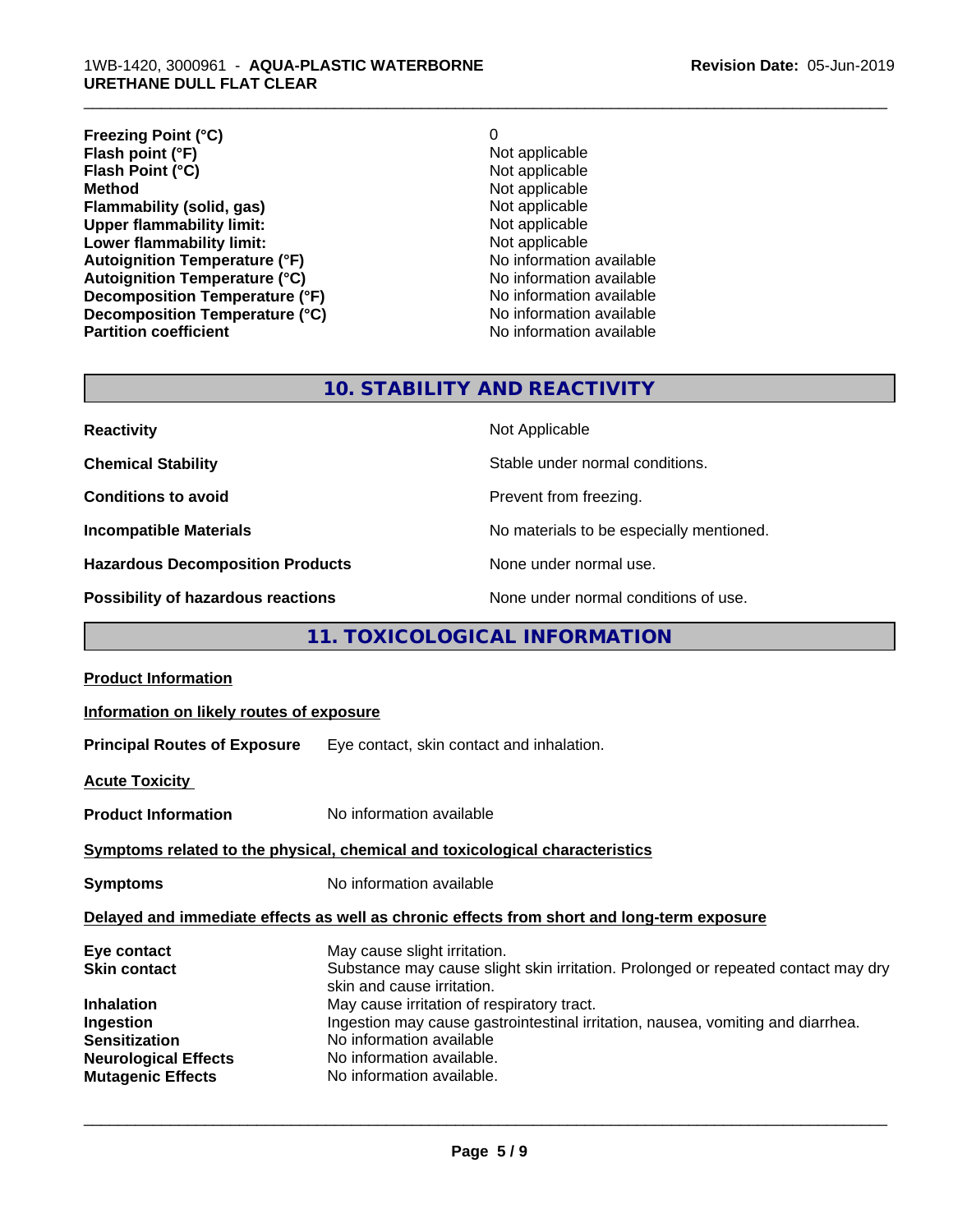| <b>Reproductive Effects</b>     | May damage fertility or the unborn child. |
|---------------------------------|-------------------------------------------|
| <b>Developmental Effects</b>    | No information available.                 |
| <b>Target organ effects</b>     | No information available.                 |
| <b>STOT - single exposure</b>   | No information available.                 |
| <b>STOT - repeated exposure</b> | No information available.                 |
| Other adverse effects           | No information available.                 |
| <b>Aspiration Hazard</b>        | No information available                  |

#### **Numerical measures of toxicity**

#### **The following values are calculated based on chapter 3.1 of the GHS document**

| ATEmix (oral)                        | 31230 mg/kg |
|--------------------------------------|-------------|
| <b>ATEmix (dermal)</b>               | 19997 mg/kg |
| <b>ATEmix (inhalation-dust/mist)</b> | 123 ma/L    |

#### **Component Information**

| Chemical name                      | Oral LD50            | Dermal LD50                   | Inhalation LC50          |
|------------------------------------|----------------------|-------------------------------|--------------------------|
| Propanoic acid, 2-methyl-,         | $=$ 3200 mg/kg (Rat) | $> 15200$ mg/kg (Rat)         | $> 3.55$ mg/L (Rat) 6 h  |
| monoester with                     |                      |                               |                          |
| 2,2,4-trimethyl-1,3-pentanediol    |                      |                               |                          |
| 25265-77-4                         |                      |                               |                          |
| Diethylene glycol monomethyl ether | $= 4$ mL/kg (Rat)    | $= 650$ mg/kg (Rabbit) = 2500 |                          |
| $111 - 77 - 3$                     |                      | µL/kg (Rabbit)                |                          |
| Propylene glycol                   | $= 20$ g/kg (Rat)    | $= 20800$ mg/kg (Rabbit)      |                          |
| $57-55-6$                          |                      |                               |                          |
| 1-Methyl-2-pyrrolidinone           | $= 3914$ mg/kg (Rat) | $= 8$ g/kg (Rabbit)           | $= 3.1$ mg/L (Rat) 4 h   |
| 872-50-4                           |                      |                               |                          |
| Dibutyl phthalate                  | $= 7499$ mg/kg (Rat) | $>$ 20 mL/kg (Rabbit)         | $> 15.68$ mg/L (Rat) 4 h |
| 84-74-2                            |                      |                               |                          |
| Ammonia                            | $=$ 350 mg/kg (Rat)  |                               | $= 2000$ ppm (Rat) 4 h   |
| 7664-41-7                          |                      |                               |                          |

\_\_\_\_\_\_\_\_\_\_\_\_\_\_\_\_\_\_\_\_\_\_\_\_\_\_\_\_\_\_\_\_\_\_\_\_\_\_\_\_\_\_\_\_\_\_\_\_\_\_\_\_\_\_\_\_\_\_\_\_\_\_\_\_\_\_\_\_\_\_\_\_\_\_\_\_\_\_\_\_\_\_\_\_\_\_\_\_\_\_\_\_\_

#### **Carcinogenicity**

*There are no known carcinogenic chemicals in this product above reportable levels.*

# **12. ECOLOGICAL INFORMATION**

#### **Ecotoxicity Effects**

The environmental impact of this product has not been fully investigated.

#### **Product Information**

# **Acute Toxicity to Fish**

No information available

# **Acute Toxicity to Aquatic Invertebrates**

No information available

#### **Acute Toxicity to Aquatic Plants** No information available

#### **Persistence / Degradability**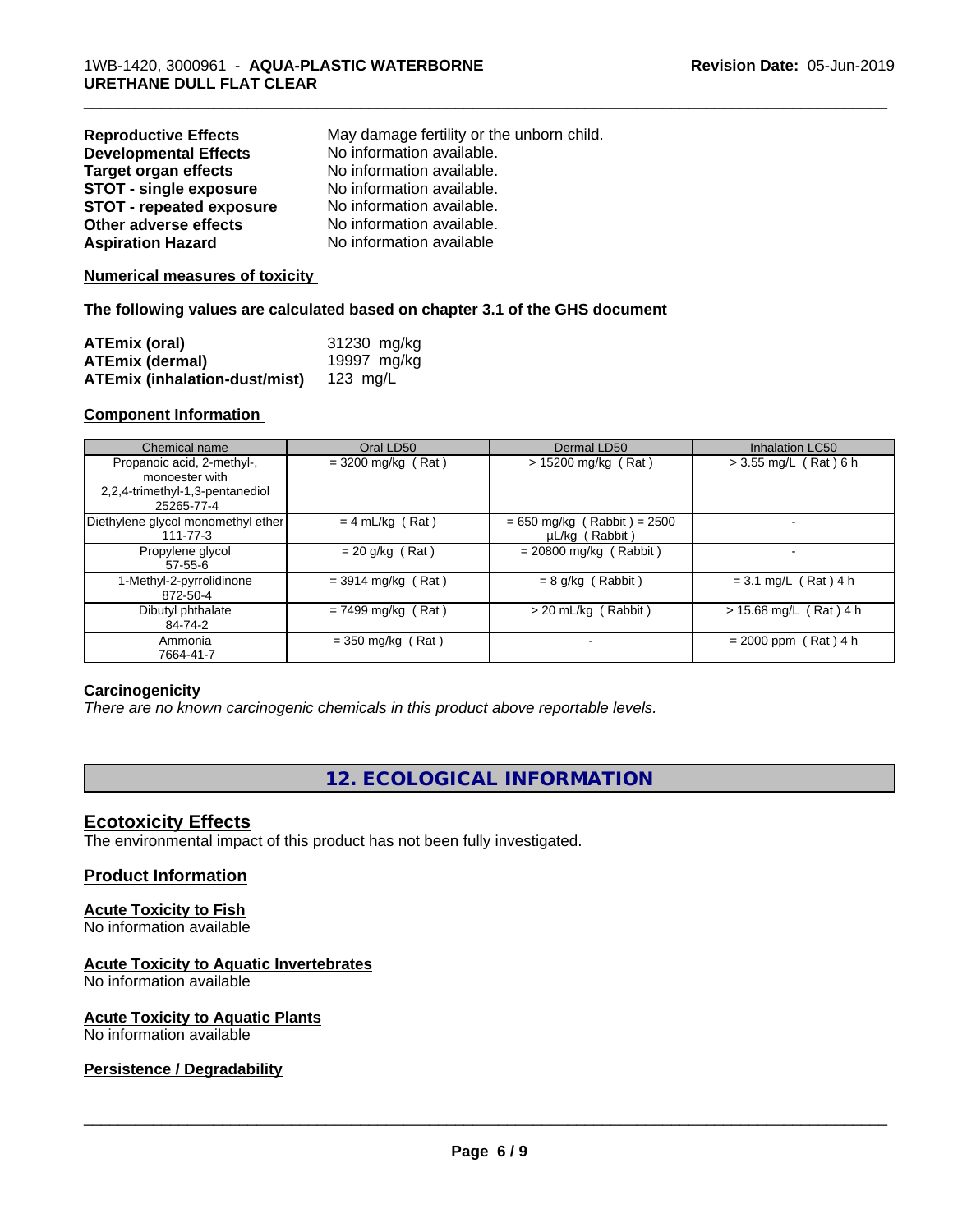No information available.

#### **Bioaccumulation**

There is no data for this product.

#### **Mobility in Environmental Media**

No information available.

#### **Ozone**

No information available

#### **Component Information**

#### **Acute Toxicity to Fish**

Propylene glycol LC50: 710 mg/L (Fathead Minnow - 96 hr.)

#### **Acute Toxicity to Aquatic Invertebrates**

Propylene glycol EC50: > 10000 mg/L (Daphnia magna - 24 hr.)

#### **Acute Toxicity to Aquatic Plants**

No information available

|                              | 13. DISPOSAL CONSIDERATIONS                                                                                                                                                                                               |
|------------------------------|---------------------------------------------------------------------------------------------------------------------------------------------------------------------------------------------------------------------------|
| <b>Waste Disposal Method</b> | Dispose of in accordance with federal, state, and local regulations. Local<br>requirements may vary, consult your sanitation department or state-designated<br>environmental protection agency for more disposal options. |
|                              | 14. TRANSPORT INFORMATION                                                                                                                                                                                                 |
| <b>DOT</b>                   | Not regulated                                                                                                                                                                                                             |
| <b>ICAO / IATA</b>           | Not regulated                                                                                                                                                                                                             |
| <b>IMDG/IMO</b>              | Not regulated                                                                                                                                                                                                             |
|                              | <b>15. REGULATORY INFORMATION</b>                                                                                                                                                                                         |
|                              |                                                                                                                                                                                                                           |

\_\_\_\_\_\_\_\_\_\_\_\_\_\_\_\_\_\_\_\_\_\_\_\_\_\_\_\_\_\_\_\_\_\_\_\_\_\_\_\_\_\_\_\_\_\_\_\_\_\_\_\_\_\_\_\_\_\_\_\_\_\_\_\_\_\_\_\_\_\_\_\_\_\_\_\_\_\_\_\_\_\_\_\_\_\_\_\_\_\_\_\_\_

# **International Inventories**

| <b>TSCA: United States</b> | Yes - All components are listed or exempt. |
|----------------------------|--------------------------------------------|
| DSL: Canada                | Yes - All components are listed or exempt. |

# **Federal Regulations**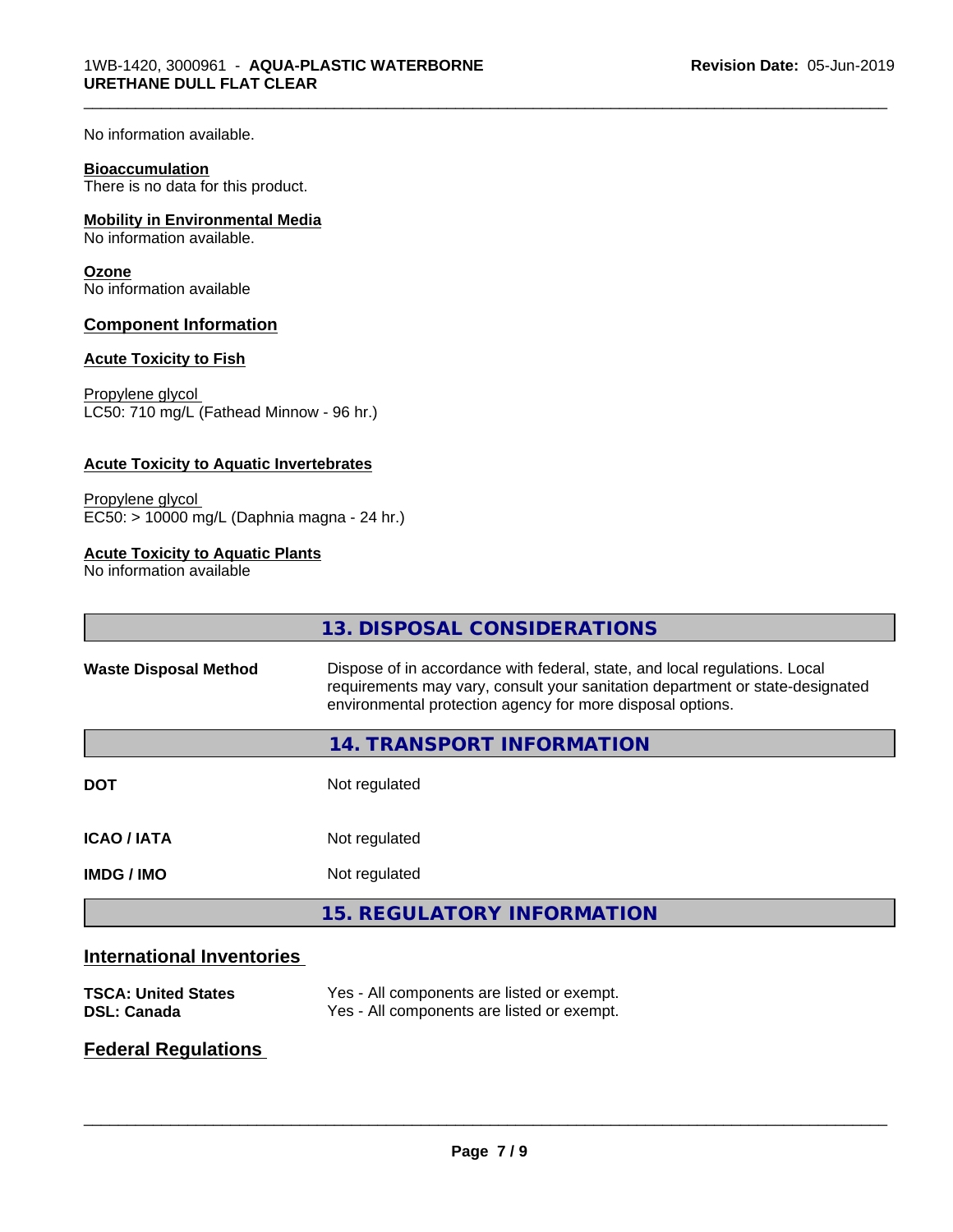#### **SARA 311/312 hazardous categorization**

| Acute health hazard               | Nο  |
|-----------------------------------|-----|
| Chronic Health Hazard             | Yes |
| Fire hazard                       | N٥  |
| Sudden release of pressure hazard | Nο  |
| Reactive Hazard                   | N٥  |

#### **SARA 313**

Section 313 of Title III of the Superfund Amendments and Reauthorization Act of 1986 (SARA). This product contains a chemical or chemicals which are subject to the reporting requirements of the Act and Title 40 of the Code of Federal Regulations, Part 372:

\_\_\_\_\_\_\_\_\_\_\_\_\_\_\_\_\_\_\_\_\_\_\_\_\_\_\_\_\_\_\_\_\_\_\_\_\_\_\_\_\_\_\_\_\_\_\_\_\_\_\_\_\_\_\_\_\_\_\_\_\_\_\_\_\_\_\_\_\_\_\_\_\_\_\_\_\_\_\_\_\_\_\_\_\_\_\_\_\_\_\_\_\_

| Chemical name                      | CAS No.  | Weight-% | <b>CERCLA/SARA 313</b><br>(de minimis concentration) |
|------------------------------------|----------|----------|------------------------------------------------------|
| Diethylene glycol monomethyl ether | 111-77-3 |          |                                                      |
| 1-Methyl-2-pyrrolidinone           | 872-50-4 |          |                                                      |

#### **Clean Air Act,Section 112 Hazardous Air Pollutants (HAPs) (see 40 CFR 61)**

This product contains the following HAPs:

| <b>Chemical name</b>               | CAS No.  | Weight-% | <b>Hazardous Air Pollutant</b> |
|------------------------------------|----------|----------|--------------------------------|
| Diethylene glycol monomethyl ether | 111-77-3 | $1 - 5$  | (HAP)<br>∟isted                |
| Dibutyl phthalate                  | 84-74-2  | 0.5 - 1  | ∟isted                         |

# **US State Regulations**

#### **California Proposition 65**

**A WARNING:** Cancer and Reproductive Harm– www.P65warnings.ca.gov

#### **State Right-to-Know**

| <b>Chemical name</b>                                       | - -<br>sachusetts<br>Mas: | . Jersev<br><b>New</b> | Pennsvlvania |
|------------------------------------------------------------|---------------------------|------------------------|--------------|
| $- \cdot$<br>Diethylene<br>ether<br>I monomethvl<br>alvcol |                           |                        |              |
| '-Methyl-2-pyrrolidinone                                   |                           |                        |              |

#### **Legend**

X - Listed

# **16. OTHER INFORMATION**

**HMIS** - **Health:** 2\* **Flammability:** 0 **Reactivity:** 0 **PPE:** -

#### **HMIS Legend**

- 0 Minimal Hazard
- 1 Slight Hazard
- 2 Moderate Hazard